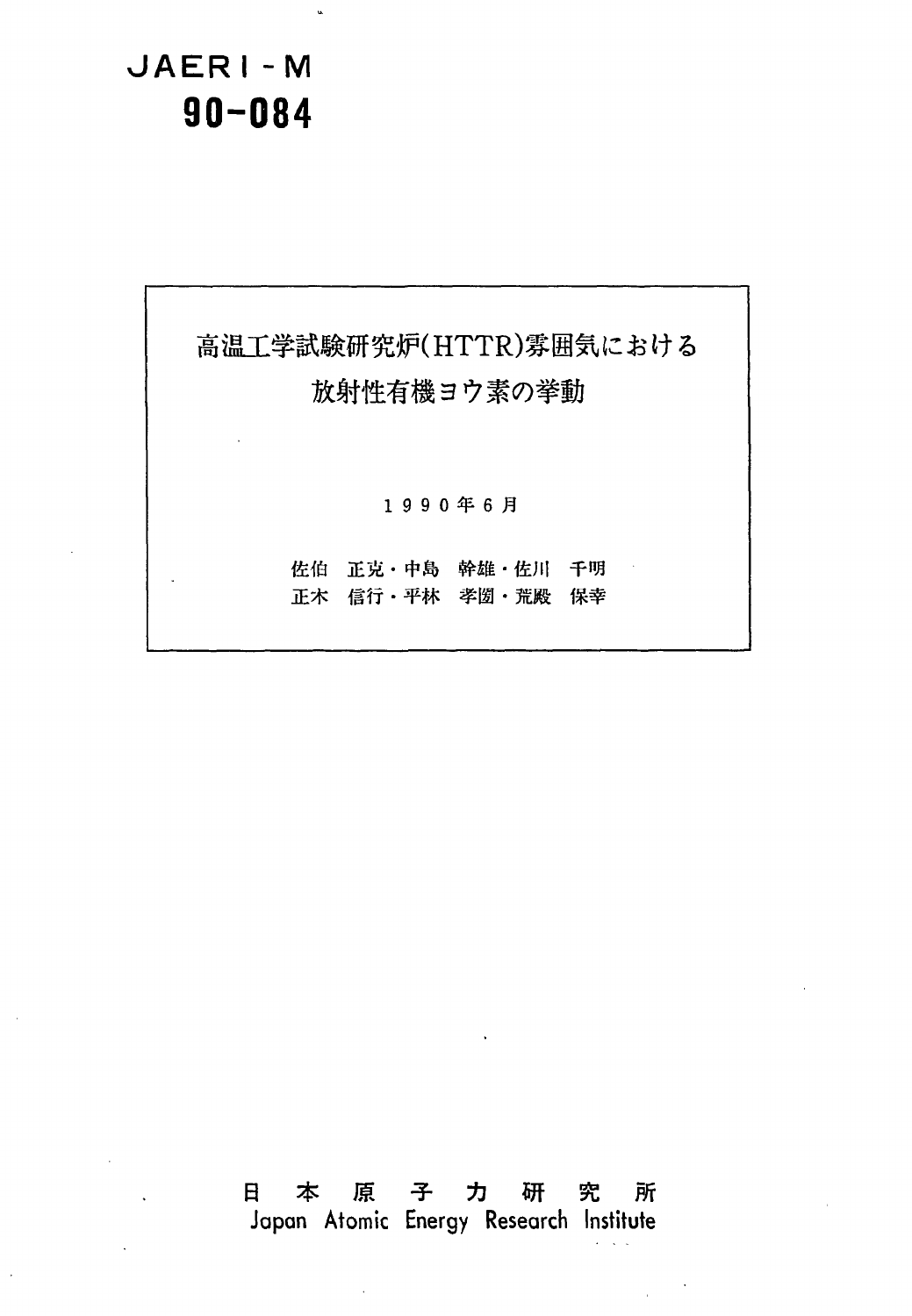JAERI-Mレポートは,日本原子力研究所が不定期に公刊している研究報告書です。 <mark>(〒</mark>319-11 茨城県那珂郡東海村日本原子力研究所内)で複写による実費領布をおこなって # **'J** \* **1-"**  おります。 入手の間合わせは、日本原子力研究所技術情報部情報資料課 (〒319-11茨城県那珂郡東 海村)あて、お申しこしください。なお、このほかに財団法人原子力弘済会資料センター

**JAERI-M reports are issued irregularly.**  JAERI-M reports are issued irregularly.

**Inquiries about availability of the reports should be addressed to Information Division**  Inquiries about availability of the reports should be addressed to Information Division **Department of Technical Information, Japan Atomic Energy Research Institute, Tokai-**Department of Technical Information, Japan Atomic Energy Research Institute, Tokaimura, Naka-gun, Ibaraki-ken 319-11, Japan.

|     |       | CJapan Atomic Energy Research Institute, 1990 |  |
|-----|-------|-----------------------------------------------|--|
|     | 編集兼発行 | 日本原子力研究所                                      |  |
| EN. | 届1    | いばらき印刷㈱                                       |  |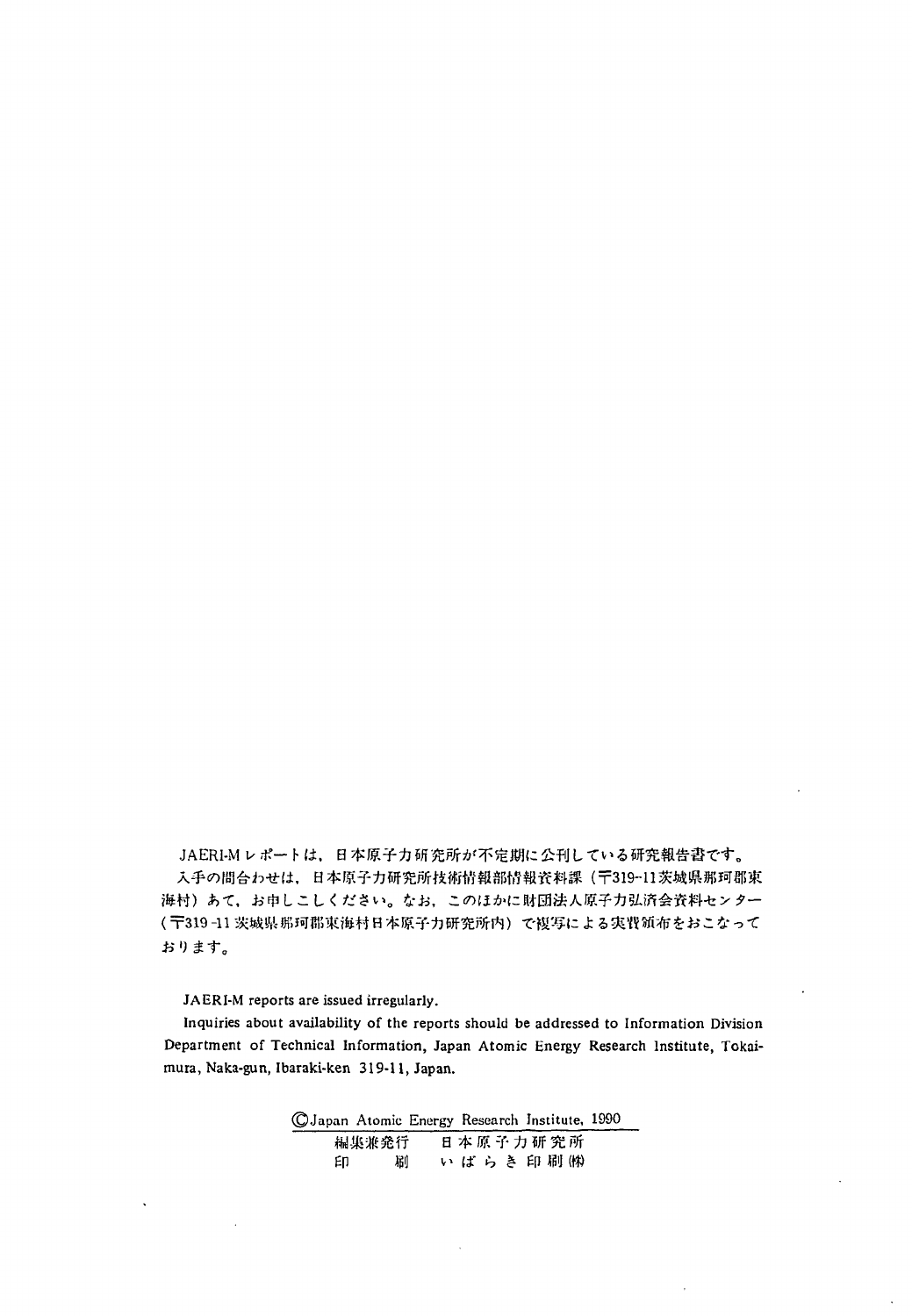## JAERI-M 90-084 ]AERI -M 90 -084

高温工学試験研究炉 CHTTR)雰囲気における 放射性有機ヨウ索の挙動

日本原子力研究所東海研究所化学部

佐伯 正克·中島 幹雄·佐川 千明 正木 信行・平林 孝圀・荒殿 保幸

(1990年5月8日受理)

HTTR雰囲気における放射性有機ヨウ索の生成及び分解挙動について調べた。粒子燃料から 漏洩した CsIを模擬し. Na<sup>125</sup>Iを付着した黒鉛を,純He及び Heに酸素などを添加した雰囲気中で 加熱し,有機ヨウ索の生成挙動及び生成後の分解挙動について実験し,次のような結果を得た。

He 気流中で黒鉛との反応により生成する有機ヨウ素は、黒鉛から放出される炭化水素を炭素 源としている。従って、有機ヨウ素への変換率は、黒鉛の加熱前処理により著しく減少した。生 成した有機ヨウ索を高・温の反応管中へ再循環すると,容易に分解されてしまう。有機ヨウ索を加 熱した黒鉛床に通した場合には.黒鉛床温度が 90 ℃であっても. 70 %以上が分解した。酸素及 ひ'水蒸気の混入は.いずれも有機ヨウ素への変換率を著しく減少させた。

これらの結果は. HTTR通常運転時には原子炉圧力容器中に有機ヨウ素が存在する確率は非常 に小さいこと、及び仮想事故時における有機ヨウ素割合は、軽水炉と同じ有機ヨウ素割合と考え て差し支えない乙とを示している。

**I**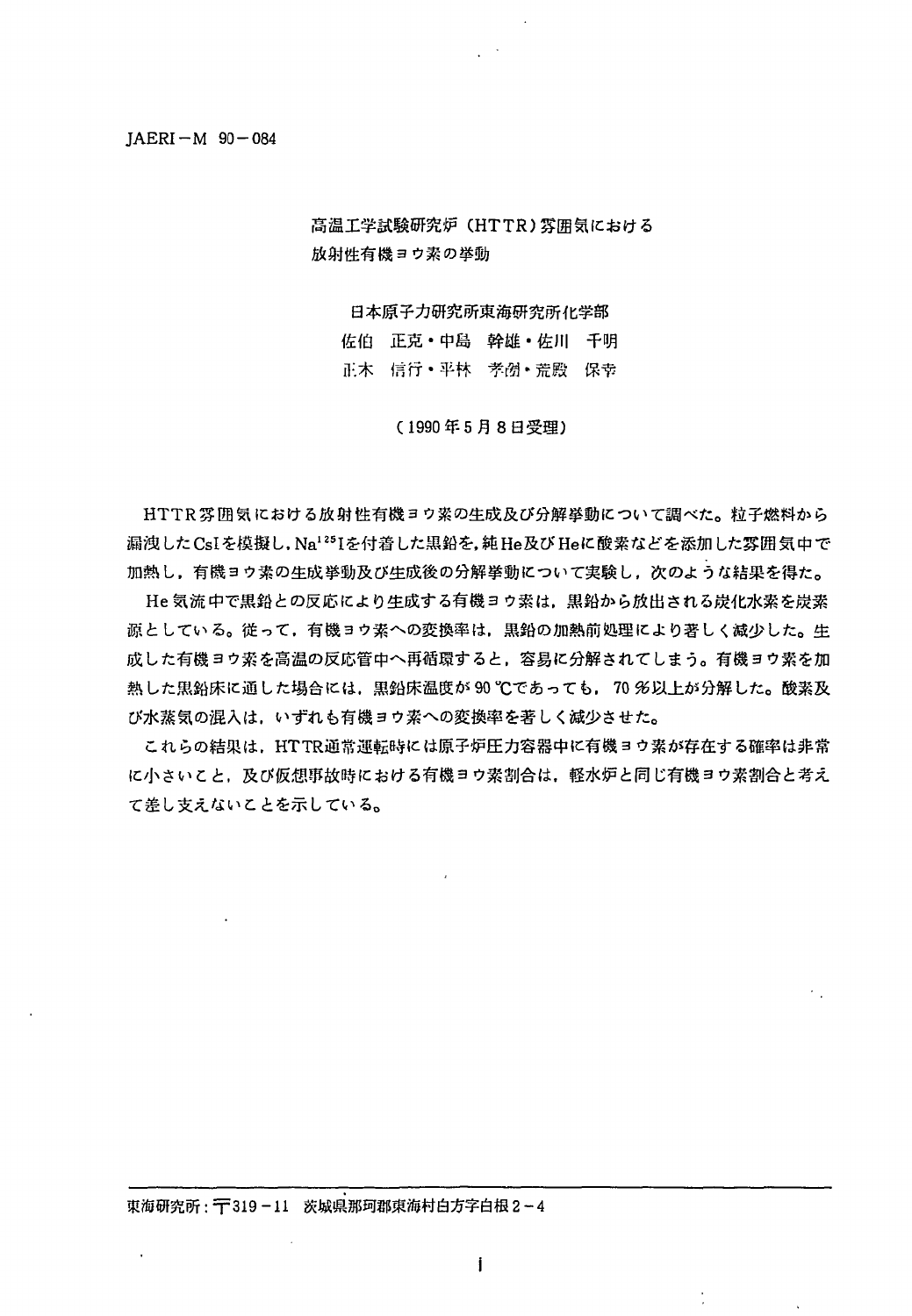Behavior of Radioactive Organic Iodide in an Behavior of Radioactive Organic Iodide in an Atmosphere of High Temperature Gas-cooled Reactor Atmosphere of High Temperature Gas-cooled Reactor

Masakatsu SAEKI, Mikio NAKASHIMA, Chiaki SAGAWA Nobuyuki M. MASAKI, Takakuni HIRABAYASHI and Yasuyuki ARATONO Nobuyuki M. MASAK工. Takakuni HlRABAYASH andYasuyuki ARATONO

> Department of Chemistry Department of Chemistry Tokai Research Establishment Tokai Research Establishment Japan Atomic Energy Research Institute Japan Atomic Energy Research Institute Tokai-mura, Naka-gun, Ibaraki-ken Tokai-mura. Naka-gun. Ibaraki-ken

> > (Received May 8, 1990) (Received May 8, 1990)

Formation and decomposition behavior of radioactive organic iodide Formation and decomposition behavior of radioactive organic iodide have been studied in an atmosphere of High Temperature Gas-cooled Reactor have been studied in an atmosphere of High Temperature Gas-cooled Reactor (High Temperature Engineering Test Reactor, HTTR). Na<sup>125</sup>I was chosen for radioactive iodine source instead of CsI diffusing from coated fuel particles. Na<sup>125</sup>I adsorbed on graphite was heated in pure He and He particles. Na1251 adsorbed on graphite was heated in pure He and He containing  $0_2$  or  $\text{H}_2\text{O}$  atmosphere. The results obtained are as follows.

It was proved that organic iodide was formed with organic radicals released from graphite even in He atmosphere. Thus, the interchange released from graphite even in He atmosphere. Thus, the interchange rate of inorganic iodide with organic iodide was remarkably decreased with prolonged preheat-treatment period at  $1000^{\circ}$ C. Organic iodide formed was easily decomposed by its recirculation into hot reaction tube kept at 900°C. When organic iodide was passed through powdered graphite bed, more than 70% was decomposed at 90°C. Oxygen and water vapour intermixed in He suppressed the interchange rate of inorganic iodide intermixed in He suppressed the interchange rate of inorganlc iodide with organic iodide. with organic iodide.

These results suggest that organic iodide rarely exists in the These results suggest that organic iodide rarely exists in the pressure vessel under normal operating condition of HTTR, and, under pressure vessel under normal operating condition of HTTR, and, under hypothetical accident condition of HTTR, organic iodide fraction never hypothetical accident condition of HTTR, organic iodide fraction never exceeds the value used for a safety assessment of light water reactor. exceeds the value used for a safety assessment of light water reactor.

Keywords: HTTR, Organic Iodide, Carbon Sources, Thermal Decomposition, Oxygen, Water Vapour, Reaction Mechanism, Hypothetical Accident Oxygen. Water Vapour, Reaction Mechanism, Hypothetical Accident

 $\mathbf{I}$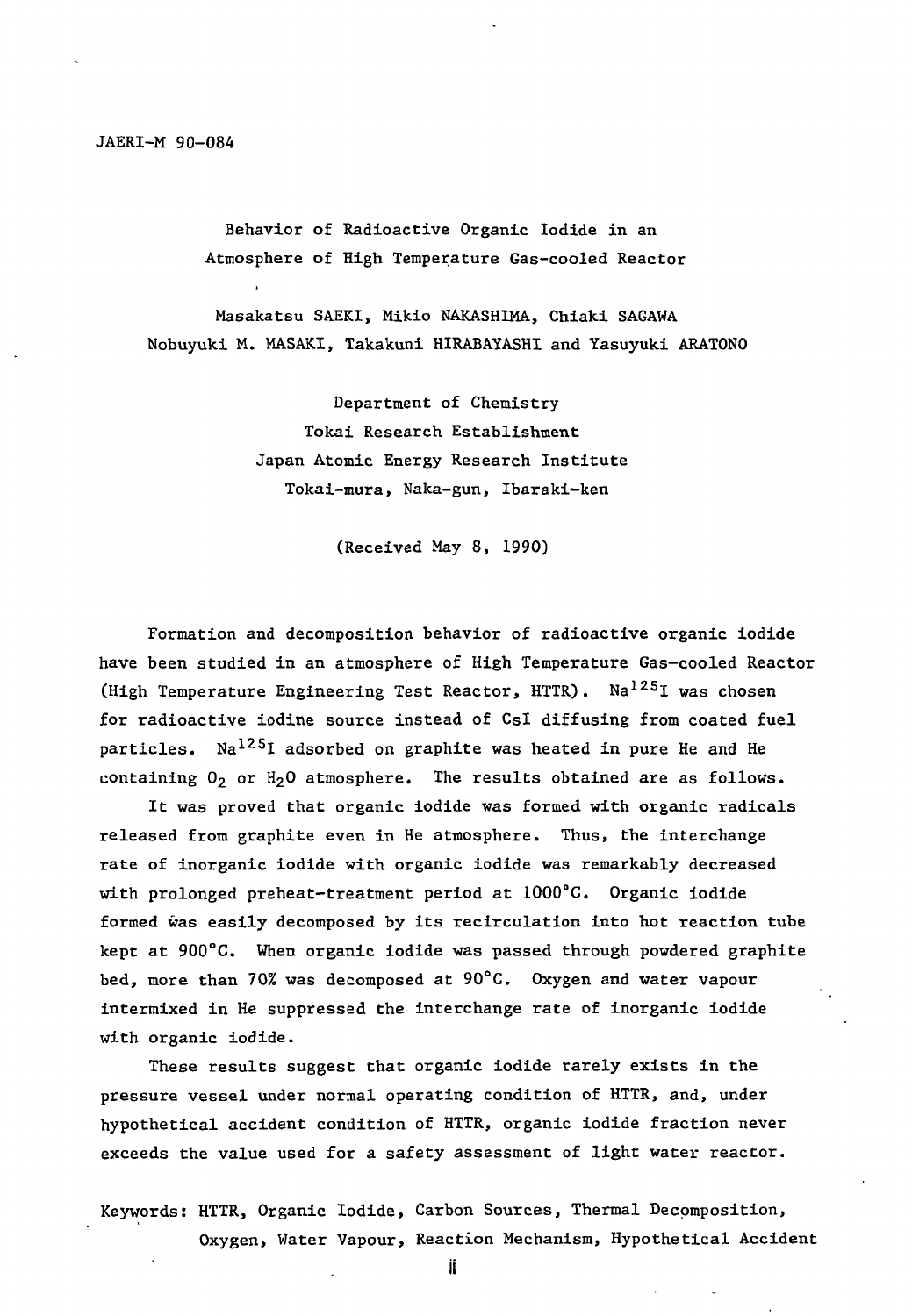$\mathbf{H}$ 次  $\ddot{\phantom{0}}$ 

 $\frac{1}{\sqrt{2}}\left(\frac{1}{\sqrt{2}}\right)^{2}=\frac{1}{2}\left(\frac{1}{\sqrt{2}}\right)^{2}$ 

l.

 $\bar{\Delta}$ 

 $\sim 10^{-1}$ 

 $\lambda$ 

 $\hat{\mathbf{v}}$ 

|    | 緒                | <b>言 …………………………………………………………………………………</b> |   |
|----|------------------|------------------------------------------|---|
| 2. | 実                | 【験】                                      |   |
|    | 2.1              | 実験試料                                     |   |
|    | 2.2 <sub>1</sub> | 実験装置及び実験方法                               |   |
| 3. |                  | 実験結果                                     |   |
|    |                  |                                          |   |
|    | 4.1              | 有機ヨウ素の生成反応機構からみた生成・分解挙動 …………………………………    |   |
|    | 4.2              | 有機ヨウ素の熱分解 ………………………………………………………………………    | 5 |
|    | 4.3              | 有機ヨウ素割合の上限を決定する因子 …………………………………………………    | 5 |
| 5. | 結                | 論                                        | 6 |
|    | 參考文献             |                                          |   |

## Contents Contents

a.

| 1.                                                                        |  |  |  |  |
|---------------------------------------------------------------------------|--|--|--|--|
| 2.                                                                        |  |  |  |  |
|                                                                           |  |  |  |  |
| 2.2 Experimental apparatus and experimental procedure $\dots\dots\dots$ 1 |  |  |  |  |
| 3.                                                                        |  |  |  |  |
| 4.                                                                        |  |  |  |  |
| 4.1 Explanation of formation and decomposition behavior of                |  |  |  |  |
| organic iodide by formation reaction mechanism of                         |  |  |  |  |
|                                                                           |  |  |  |  |
| 4.2 Thermal decomposition of organic iodide  5                            |  |  |  |  |
| 4.3 Factors determining maximum organic iodide fraction  5                |  |  |  |  |
| 5.                                                                        |  |  |  |  |
|                                                                           |  |  |  |  |

iii i

 $\ddot{\phantom{0}}$ 

 $\ddot{\phantom{a}}$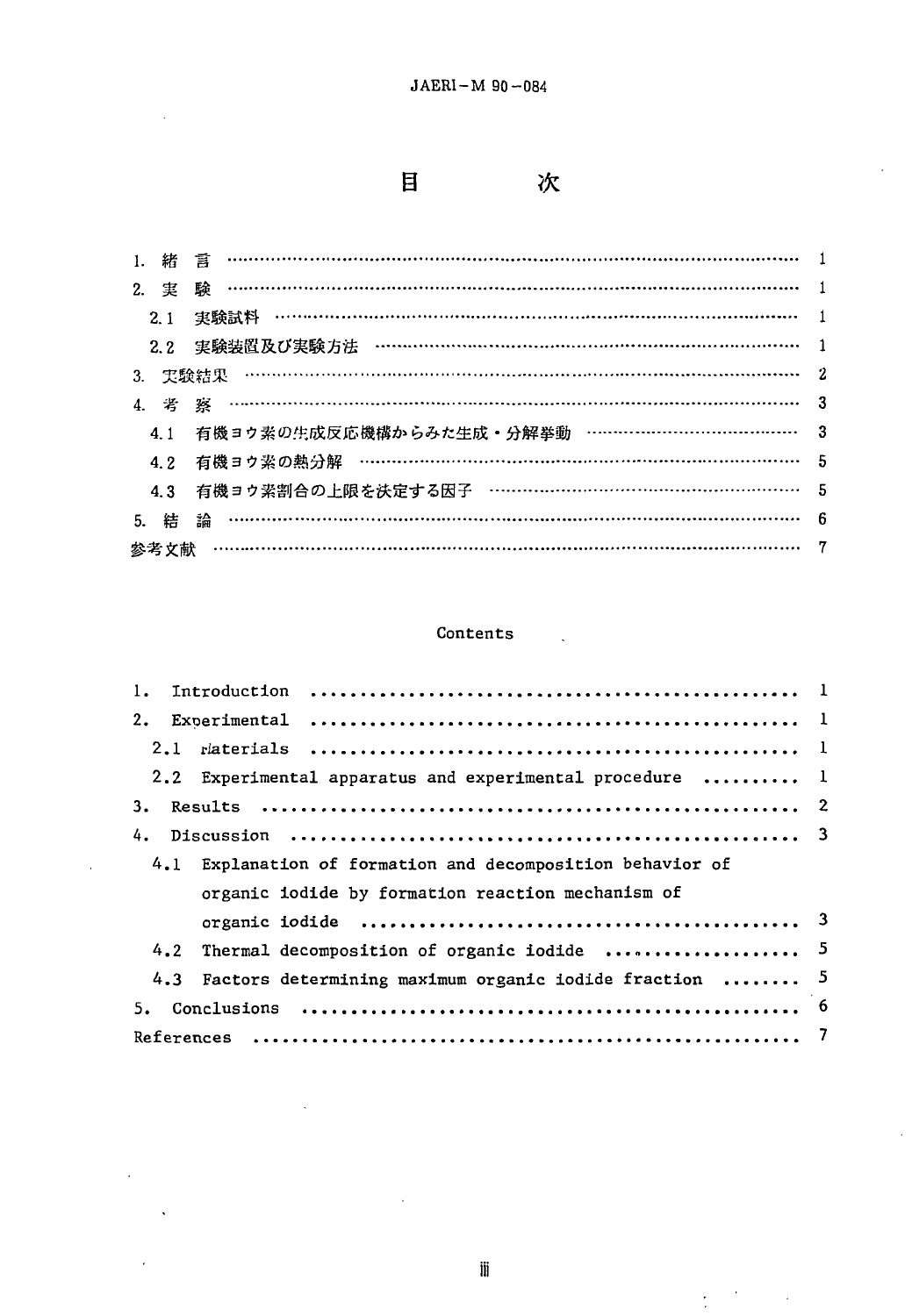1. 緒 言

有機ヨウ素は無機ヨウ素に比べ、フィルター等による除去がやや難しく、HTTR雰囲気下での その割合を知っておくことは重要である。

有機ヨウ素の生成機構や挙動に関しては、軽水炉事故時、原子燃料再処理に関連して多くの研 究がなされている<sup>1-3)</sup>。特に、最近では軽水炉事故時において、緊急冷却装置等によるスプレイ水 に捕捉された後のヨウ化物イオン(I~)の放射線化学的変化に対する研究が活発に行われている<sup>45)</sup>。

ガス炉関連でも,改良ガス冷却炉 (AGR) について多くの研究が 1960 年代に報告されている。。 しかし、いずれの研究も雰囲気が異なっており、ヘリウムを中心にした雰囲気中での実験結果は 殆ど無い。

HTTRでは1次冷却材としてヘリウムガスを用いており、且つ、1次冷却材の温度が高いため、 有機ヨウ素は生成し難く,仮に生成したとしても容易に分解してしまうと予想される。しかし, 炉心に大量の黒鉛を使用しているため、有機ヨウ素を構成する炭素の量は多い。従って、黒鉛と 無機ヨウ素の反応により、どの程度有機ヨウ素に変換されるか、生成した有機ヨウ素はどの様に 挙動するかについて実験的に検証した。

> $2.$ 実 験

### 2.1 宝验試料

実験に使用した放射性ヨウ素源をTable 1 に示す。炉心に存在し得る、最も確からしいヨウ素 の無機化学形はCsI(ヨウ化セシウム)であるので、化学的性質が類似している NaI(ヨウ化ナ トリウム)をヨウ素源に用いた。また、有機ヨウ素に変化した割合を実験に使用したヨウ素量の 関数として調べる目的で,天然組成のキセノンとヨウ素( I2 )の混合物を容積約 10 ml の石英ア ンプルに封入し、JRR-4で中性子照射し, 124Xe(n, r) 125Xe 反応で生ずる, 125Xe の壊変生 成物である <sup>125</sup>1を使用した。この場合のヨウ素量は,実験後アルカリトラップに捕捉された量を, ICP-AES装置(島津製作所製, ICPV-1000型)を用いて定量して決定した。

実験に使用した黒鉛は次の通りである。有機ヨウ素生成試験用黒鉛試料として、東洋炭素製 IG-11及びIG-110と米国 UCC社製 PGX-40,有機ヨウ素熱分解試験用の黒鉛床として天然 黒鉛の粉末を用いた。

2.2 実験装置及び実験方法

Fig.1に一般的実験に用いた実験装置の概念図を示す。放射能強度既知のNa125I 溶液一定量 を、黒鉛試料片に塗布乾燥し、石英ガラス製の反応管中に置き、ヘリウム気流中で室温から毎分5

 $-1 -$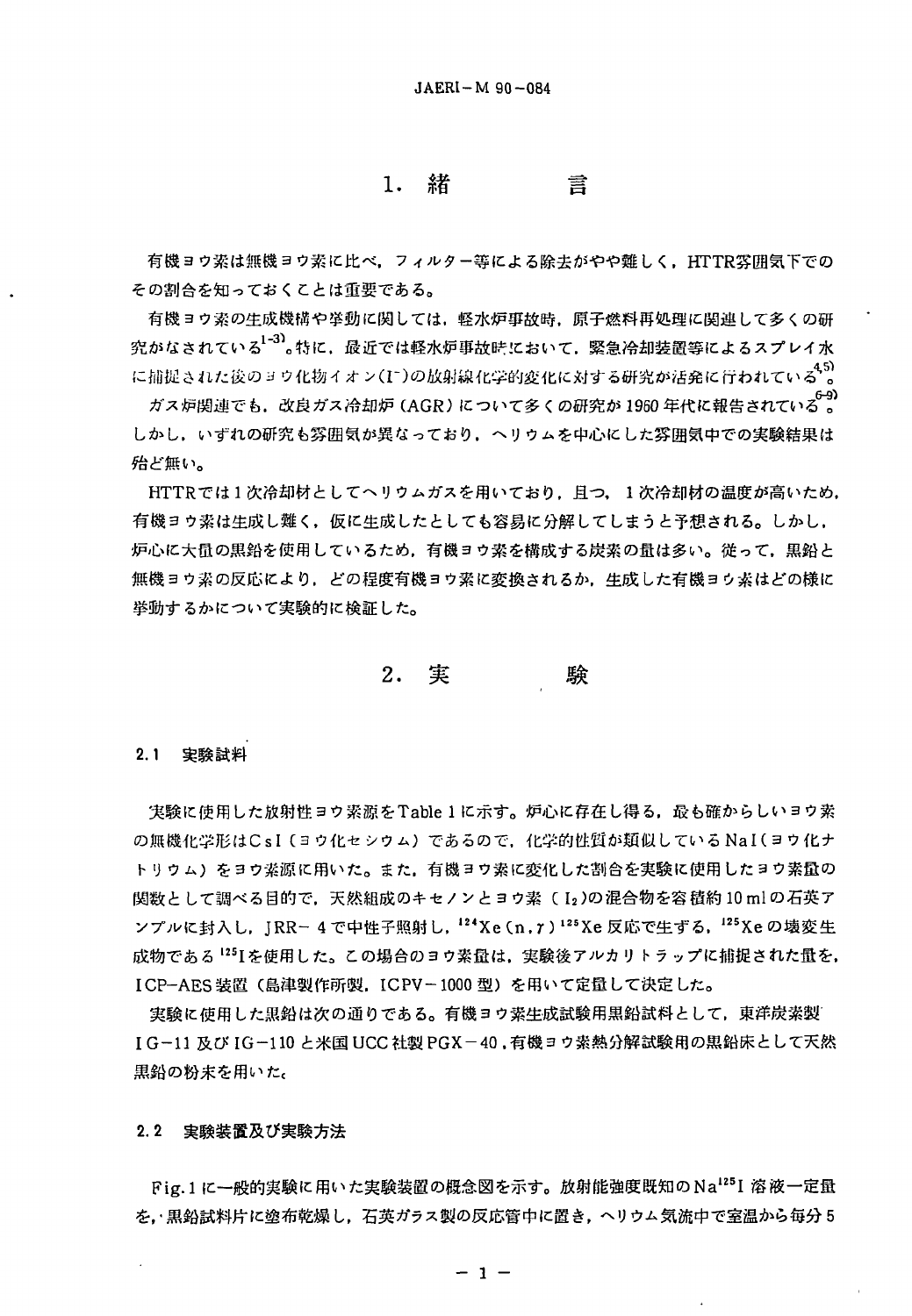℃の速度で900℃まで加熱した。放出される無機ヨウ素は0.1M NaOH 溶液で、生成する有機 ヨウ素は液体窒素温度のコールドトラップで捕集後、室温に戻しトルエントラップに移行してか ら定量した。<sup>125</sup>1 の定量には,液体シンチレーションカウンタ(パッカード社製,TRI-CARB -4530型)を用いた。ヘリウム気流への添加物の混入は、Fig.1 の酸素ポンプと記した部分から 行った。

Fig.2に生成した有機ヨウ素の熱分解挙動を調べるために用いた装置概念図を示す。まず、上 記の方法により生成した有機ヨウ素を、一方のコールドトラップに捕捉した。この時の生成量は 予め較正してあるイオンチェンバにより定量した。このコールドトラップを室温に戻し、2つの 四方コックを切り替えて900 ℃に保たれている反応管へ有機ヨウ素を再循環した。分解しなかっ た有機ヨウ素は 2 番目のコールドトラップに捕捉した後,定量した。Fig. 3には,有機ヨウ素の 分解を黒鉛床の温度の関数として調べた際に用いた実験装置概念図を示す。Fig.1 に示した装置 と同様に実験したが、有機ヨウ素の生成量はイオンチェンバにより、分解しなかった有機ヨウ素 の定量はコール!トラップに捕捉して行った。

#### 実験 結果  $3.$

加熱による有機不純物除去が不完全な黒鉛上に塗布した Na<sup>125</sup>I を試料として,ヘリウム気流中 で加熱した際に生成する有機ヨウ素量と加熱温度の関係を, Fig.4 に示す。有機ヨウ素は約250 ℃から生成しはじめ,300 ℃で最大生成率を示し, 650 ℃以上では生成は認められなくなった。 この結果は、黒鉛との反応により生成する有機ヨウ素も、黒鉛から放出される炭化水素を炭素 源にしていることを示唆しているように見える。そこで、黒鉛の加熱前処理の効果について実験 した。結果をTable 2に示す。黒鉛試料にIG-11を用いた場合が最も顕著に前処理の効果が認 められたか.IG-11 及び IG-110 いずれを試 料とした場合も. 1000 ℃で 26 時間前処理すると 有機ヨウ素への変換率は 2.5 多以下に低下した。PGX-40 を用いた場合の結果では、加熱前処 理無しの場合の有機ヨウ素への変換率は、3.7 %であったが、ヘリウム気流中 1000 ℃で6時間 加熱処理した PGX-40 を用いた場合には,変換率は 0.13%に激減した。この結果は,先の予測 が正しかったことを示しており、黒鉛を十分加熱処理すれば、無機ヨウ素が存在しても、有機ヨ ウ素へに変換され難いことを示している。

1次冷却材は循環して使用されるので、高温ヘリウム気流中に置いた黒鉛上に、一度生成した 有機ヨウ素を再循環する実験を行った。温度を900℃に設定した場合には、一回の循環で98.3 ± 0.5 % の有機ヨウ素が分解され、分解したヨウ素は実験装置壁などに吸着されてしまい、再び 有機ヨウ素に変換されることは無いことが実証された。再循環により、有機ヨウ素が高温部分を 通過するための滞在時間は,反応管の大きさ,均熱部の広さ及びキャリアーガスの流速から,1 分程度と計算される。従って、有機ヨウ素はこれまで報告されているように非常に熱的に不安定 であることが分かる<sup>6,10)</sup>。また,この結果は,HTTR通常運転時には原子炉圧力容器中に有機ヨ ウ素が存在する確率は小さいことを示している。

HTTRの安全評価では、1次冷却設備二重管破断事故を想定している。破断事故発生後、圧力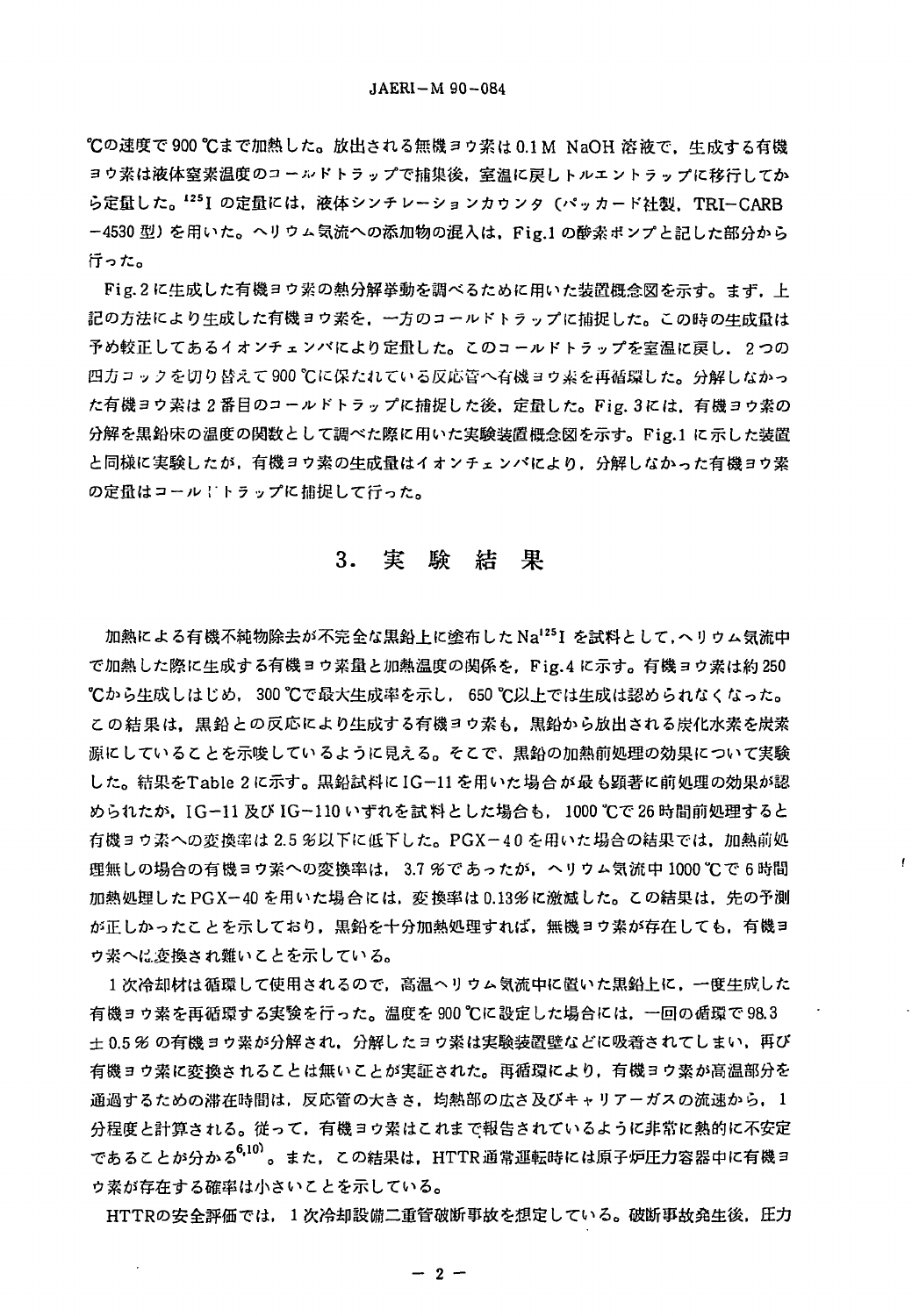容器内の気体は対流による自然循環を起こす。従って,圧力容器内の気体は,燃料領域を通り上 部へと上昇し、圧力容器壁に沿って下部へと下降する。この際燃料領域で、仮に有機ヨウ素が発 生したとして、圧力容器内を循環中に熱分解するか否かを確認するため、生成した有機ヨウ素を 加熱した黒鉛床に通す実験を行った。Fig.5に、有機ヨウ素の分解率と黒鉛床の温度の関係を示 す。黒鉛床の温度は 600℃から 90℃まで変化させた。この場合にも、有機ヨウ素が黒鉛床中に 滞在する時間は1分程度であるが、図に示す通り、400 ℃までは100 %分解し、200 ℃でも90 %以上が分解した。しかし, 90 ℃になると分解率は 70 %台に低下することが明らかになった。

破断事故時には炉心へ空気が侵入するため、酸素の存在が無機ヨウ素の有機ヨウ素への変換率 に及はす効果について調べた。Fig.6 に結果を示す。有機ヨウ素への変換率は、添加する酸素濃 度と共に減少し、酸素10%では純ヘリウム (本実験系では30 ppm の酸素を含む)中における 変換率の40%以下になった。

HTTRの主冷却系には加圧水冷却器による冷却系が予定されている。仮に、伝熱管が破損し, 一次冷却材側へ水蒸気が混入した場合を想定し、水蒸気存在下における有機ヨウ素への変換率を 測定した。結果をTable 3 に示す。約 200 kPa の水蒸気混入により、有機ヨウ素への変換率は, 純ヘリウム中における値の約半分に减少した。

反応に関与しているヨウ素あるいは炭素源の絶対量に関する情報を得るため、Fig.1に示した 装置を用い, 反応管内に黒鉛 (IG-11)約8g を置き 900℃に保温した状態で, 反応管上流側 にセットしたアンプルブレーカから照射したキセノンを添加した。結果をFig.7 及びFig.8に示 す。Fig.7 は使用したヨウ素量と有機ヨウ素に変化した率の関係を示したものであるが, 変換率 は明らかにヨウ素使用量と共に減少した。しかし、有機ヨウ素に変化した量に換算した結果(Fig. 8)はほぼ一定値を示した。従って、有機ヨウ素を構成する炭素源量(有機ラジカル等)が十分 多い場合には,有機ヨウ素への変換率は雰囲気に存在するヨウ素量により決定されることになる。 逆に、炭素源となり得る物質が少ない場合には、有機ヨウ素への変換量は炭素源により決定され てしまうことになる。

4. 考 蔡

4.1 有機ヨウ素の生成反応機構からみた生成・分解挙動

放射性有機ヨウ素と通称される有機化合物は、原子燃料再処理時や原子炉の安全性に関連して その揮発性のために非常に重視されてきた<sup>1,11</sup>。Fig.9 に放射性有機ヨウ素の典型的ラジオガスク ロマトグラムを示すが<sup>12</sup>, その組成はヨウ化メチルを主成分 (90 %以上) とした直鎖状化合物で あり, 組成も常にほぼ一定である<sup>13,14</sup>。有機ヨウ素の生成機構に関しては, 古 くから多くの研究 者によって実験的に調べられてきた1-32 現在では反応系内に存在する有機不純物(グリース. 機 械油,ペイント等)から,種々の分解過程(放射線分解,酸化分解,熱分解等)で生成する有機 ラジカルと、原子状(I)或は分子状(I2)のヨウ素が反応して生成することが、種々の系にお いて実証されており, 広く一般にも受け入れられるようになってきた<sup>15</sup>。この機構を化学反応式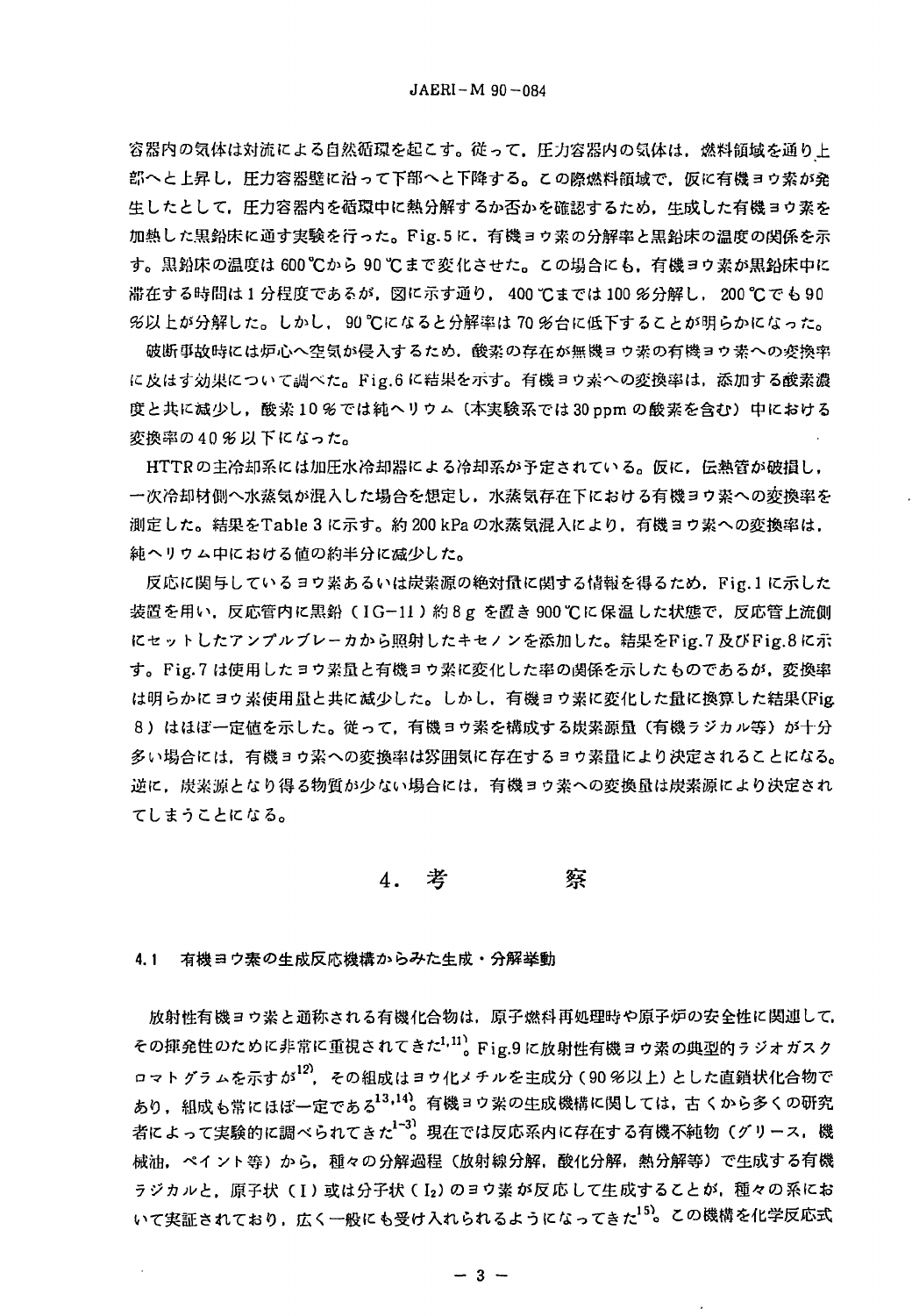$JARRI - M$  90 - 084

で示すと次のように表される。

$$
R - CH_3 \longrightarrow R \cdot + \cdot CH_3
$$

$$
\bullet \text{ CH}_3 + \text{ I (or } I_2) \longrightarrow \text{ CH}_3I \text{ (or } + I) \tag{2}
$$

黒鉛上の Na I から生成する有機ヨウ素の温度領域は、Fig.1 に示した通りであるが、この結 果は中島等により報告されている中性子照射したウラン化合物をヨウ素源としプロパンを炭素源 とした際の,有機ヨウ素の生成挙動と非常によく一致している<sup>16</sup>)。また、Table 2 に示したごと く、有機ヨウ素の生成率は、明らかに黒鉛の加熱前処理時間と共に減少しているので、本実験系 における炭素源も,低級直鎖状炭化水素であり,主に黒鉛から放出されていると結論出来る。し かし、ヨウ素源に関しては上記一股的反応機構では説明出来ない。なぜならば、Na Iは 300℃程 度では原子状または分子状ヨウ素に熱分解しないからである。反応管から無機ヨウ素として放出 され、Fig.1のアルカリトラップに捕捉されるヨウ素量が純ヘリウム雰囲気では 0.1 %程度であ ることからも、この事実は裏付けられる。

佐伯等は先に、金属銅上へ析出させた132 Te を用いて有機ヨウ素の生成について調べ、娘核種 である132Iは銅上に CuI として存在していると結論している。その際, 131I を用いて合成した Cu<sup>131</sup>Iからも極微量であるが、有機ヨウ素が生成することを確認している<sup>17</sup>2本実験条件下では. 有機ラジカルが生成していることは確実なので、ラジカルと NaI の直接反応で、有機ヨウ素が生 成しているとも考えられるが、断言するためには更に実験的裏付けが必要である。

酸素の混入による有機ヨウ素生成の抑制は,反応1)及び2)による一般的反応機構により説 明可能である。酸素は 1 )式で生成する有機ラジカルを効率良く捕捉するため, 2 )式との競争 反応となり、有機ヨウ素の生成は抑制される結果となる。しかし、本実験系における抑制効果が 他の実験系<sup>141</sup>ほど大きくないのは, Fig. 10 に示すように, 反応3)により分子状ヨウ素が生成 し、反応2)による生成をある程度促進するためであると考えられる。

> $4 \text{ NaI} + \text{O}_2 \longrightarrow 2 I_2 + 2 \text{ Na}_2 \text{O}$ 3)

しかし、HTTR炉心では、黒鉛上にヨウ素がCsIの化学形で、本実験系のように多量に析出し ているような状況は考え難く、且つ黒鉛や冷却材もより精製されているので、酸素が有機ヨウ素 の生成を抑制する効果は、今回の結果より大きいと考えられる。

水蒸気の混入による有機ヨウ素生成に関する抑制効果も,ほぼ同様に説明することが出来る。 900 ℃程度までの温度領域では、黒鉛と水との反応でメタン (CH4)のような有機物は生成し難 く、一酸化炭素(CO)や水素(H2)の生成が主である<sup>18</sup>。一酸化炭素は遷移金属と反応してカ ルボニルを生成するが、これは一酸化炭素が有する孤立電子対によるためであることは良く知ら れている。従って、この孤立電子対によりCOがラジッル捕捉剤として作用し、有機ヨウ素の生 成を抑制しているためではないかと考えられる。

 $\mathbf{A}$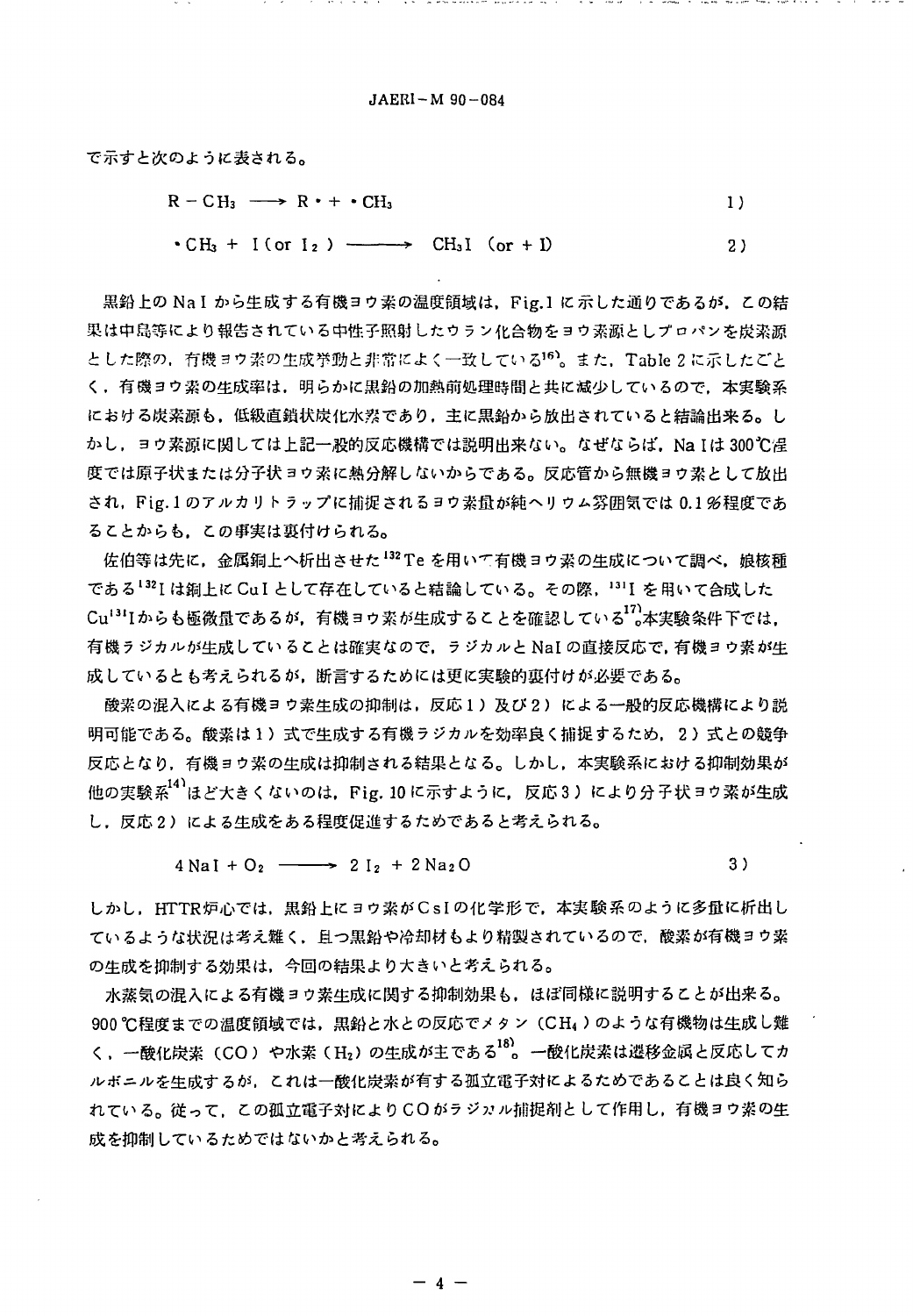the contract of the contract of the contract of the contract of the contract of the contract of the contract of the contract of the contract of the contract of the contract of the contract of the contract of the contract o

#### $4.2$ 有機ヨウ素の熱分解

先に述べたように、本実験系では生成した有機ヨウ素を高温部(900℃)へ、1回再循環する だけで 98 % 以上 が分解することを確かめた。この結果は、Taket ani 等が報告している結果と 良く一致する。彼らも今回とほぼ同様の方法を採用しており、その実験条件から均熱部における 滞在時間は3分程度と計算されるが、その際の分解率を、400 ℃で20 多程度、600 ℃で80 多以 上. 800 ℃で 92 %程度と報告している"。これらの結果は、高温部に極短時間曝した場合の結果 であるが,滞留時間が長くなったり,詰め物が存在する場合にはより低温でも分解率は飛躍的に 高くなる。

Fig.5に示したように、天然黒鉛粉末を密に詰めた黒鉛床を通過させた場合には、90℃にお いても 70 % 以上 が分解するという結果を得た。有機ヨウ素の高温物質への接触回数が多くなる ためであると考えられる。従って、低温においても滞留時間さえ長くすれば、やはり接触回数が 増す結果となるため分解率は上昇すると予想される。Hillary 等は2m<sup>3</sup>の装置を用い, CO2 と CO混合ガス雰囲気ではあるが、容器壁面のみを400℃に保ち、ヨウ化メチルの気相における半 减時間を調べ、10~20分という値を得ている。しかも彼らは、空気を導入することにより有機 ョウ素の分解が加速されることも確認している<sup>0</sup>。HTTR雰囲気においても、空気の混入は有機 ヨウ素生成率の抑制と共に分解にも寄与すると期待される。

#### $4.3$ 有機ヨウ素割合の上限を決定する因子

原子炉の安全評価では事故時に格納容器内に放出されるヨウ素の内、有機ヨウ素の占める割合 を有機ヨウ素割合と呼び、軽水炉等では各種事故時に4%、重大・仮想事故時に10%の値を用 いている。ここでは有機ヨウ素割合を決定する因子について考察する。

Fig. 7 及び Fig. 8 に示した結果は、ヨウ素の量が十分過剰な状態で得られた結果である。実 験に使用した<sup>125</sup>1 標準溶液には、Nal が担体として含まれている。標準溶液の希釈率及び使E. 量から、本実験におけるヨウ素使用量は0.4 μg 程度以下であると計算される。Fig.7 からはこ の程度の使用量の場合には数%の変換率になることが分かるが, Table2 に示した加熱前処理が 不十分な場合とかなり良く一致していると言えよう。従って、加熱前処理が十分行われた後には、 有機不純物(炭素源)量によって有機ヨウ素割合が決定されていることになる。このような状況 では、有機ヨウ素生成量はFig.8に示したように一定になるので、仮にヨウ素放出量が増加して も、有機ヨウ素割合は逆に減少することになる。ヨウ素量が非常に微量になり、炭素源が大過剰 になる場合には、ヨウ素量の減少と共に有機ヨウ素割合は相対的に大きくなって行くはずである。 しかし、絶対量が減少していくのであるから、本質的には問題にする必要はないと考えられる。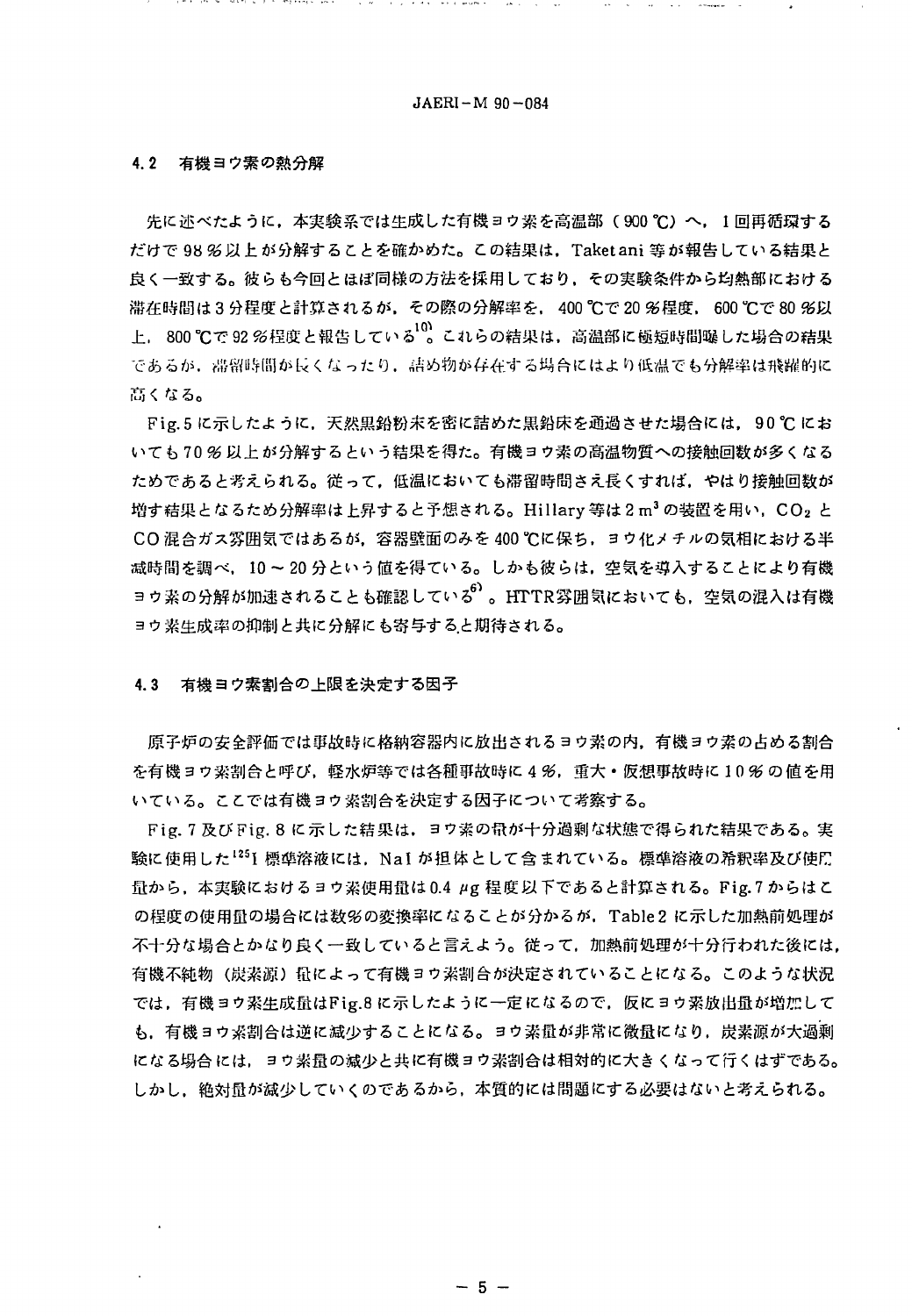## 5. 結 論

HTTR雰囲気における放射性有機ヨウ索の庄成及ひ'分解挙動について調べ次の結論を得た。

- (1) HTTR雰囲気においても,有機ヨワ素は有機不純物に起因する有機ラジカルとの反応で生 成する。
- (2) 無機ヨウ素から有機ヨウ素への変換率は、黒鉛の加熱前処理条件により大きく変化し、十 分に加熱処理すれば変換率は非常に低くなる。
- (3) 生成した有機ヨウ素は、冷却材ヘリウムの再循環により容易に分解される。
- (4J 酸素及び水蒸気の混入は.いずれら有機ヨウ素の生成を抑制する。
- (5) 生成した有機ヨウ素は 400 ℃の黒鉛床により完全に分解され, 90 ℃でも 70 多以上が分解 される。

以上の結果は,HTTRの通常運転時には圧力容器内に有機ヨウ素が存在し得ないこと,及び主 冷却管破断時に、格納容器内への有機ヨウ素の放出は非常に少ないであろうことを示している。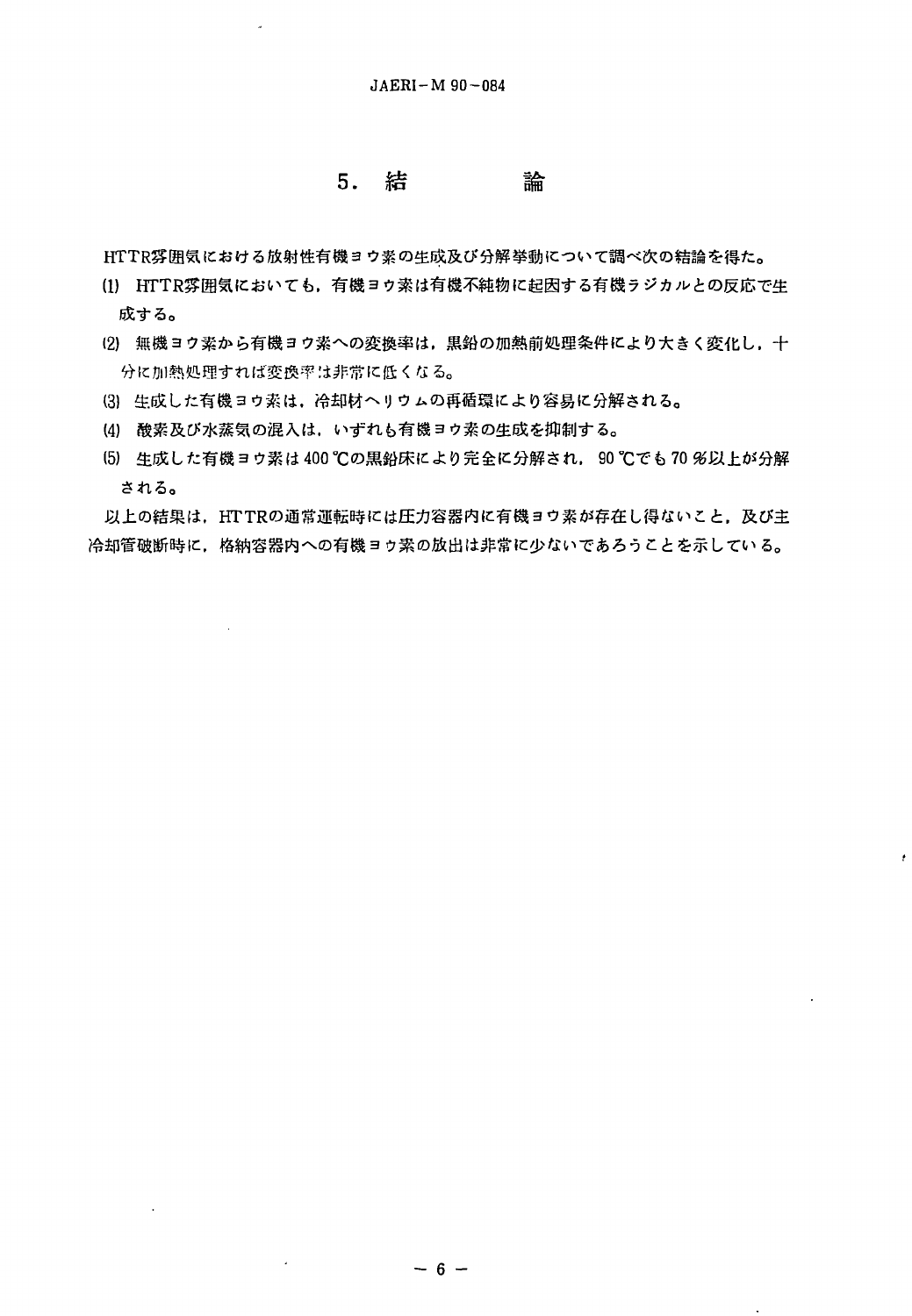# # # 3St *m*  参考文献

- 1) A.K. Postma, and R.W. Zavadoski, WASH-1233, Oct. 1972.
- 2) A.M. Deane, AERE R 12359, Mar. 1988. 2) A.M. Deane, AERE R 12359, Mar. 1988.
- 3) M. Saeki, K. Numakura, and E. Tachikawa, Inter. J. Appl. Radiat. 3) M. Saeki, K. Numakura, and E. Tachikawa, Inter. J. Appl. Radiat. Isotopes, <u>25</u>, 407 (1974).
- 4) "Proc. Specialists' Workshop on Iodine Chemistry in Reactor Safety", AERE R 11974, Jan. 1986. AERE R 11974, Jan. 1986.
- 5) "Proc. 2nd CSNI Workshop on Iodine Chemistry in Reactor Safety", AECL-9923, Mar. 1989. AECL-9923, Mar. 1989.
- 6) J.J. Hillary, and J.C. Taylor, TRG Report 954 (W) 1966. 6) J.J. Hillary, ane J.C. Taylor, TRG Report 954 (W) 1966.
- 7) A.C. Chamberlain, A.E.J. Eggleton, W.J. Megaw, and J.B. Morris, 7) A.C. Chamberlain, A.E.J. Eggleton, H.J. Megaw, and J.B. Morris, J. Nucl. Energy Parts A/B, 17, 519 (1963).
- 8) A.E.J. Eggleton, and D.H.F. Atkins, Radiochim. Acta, 3, 11 (1964).
- 9) D.A. Collins, A.E. Mcintosh, R. Taylor, and W.D. Yuille, TRG Report 9) D.A. Collins, A.E. Mclntosh, R. Taylor, and W.D. Yuille, TRG Report 956 (W) 1965. 956 (W) 1965.
- 10) K. Taketani, and K. Ikawa, J. Nucl. Sci. Technol., 5, 491 (1968).
- 11) 原安協報告 –31. "有機ヨウ素問題のあらまし ",昭和 48 年 3 月.
- 12) K. Numakura, M. Saeki, and E. Tachikawa, Unpublished Data. 12) K. Numakura, M. Saeki, and E. Tachikawa, Unpublished Data.
- 13) K. Numakura, M. Saeki, and E. Tachikawa, J. Nucl. Sci. Technol., 13) K. Numakura, M. Saeki, and E. Tachikawa, J. Nucl. Sci. Technol., .10, 367 (1973). 10, 367 (1973).
- 14) K. Numakura, M. Saeki, and E. Tachikawa, J. Nucl. Sci. Technol., 14) K. Numakura, M. Saeki, and E. Tachikawa, J. Nucl. Sci. Technol., .10, 762 (1973). 10, 762 (1973).
- 15) E.C. Beahm, Nucl. Technol., 78, 34 (1987).
- 16) M. Nakashima, and E. Tachikawa, J. Nucl. Sci. Technol.,  $\frac{15}{15}$ , 849 (1978). (1978) •
- 17) M. Saeki, and E. Tachikawa, Radiochem. Radioanal. Letters, 40, 17 (1979). (1979) •
- 18) M.R. Everett, D.V. Kinsey, and E. Romberg, "Chemistry and Physics 18) M.R. Everett, D.V. Kinsey, and E. Romberg, "Chemistry and Physics of Carbon, A Series of Advances", Ed. P.L. Walker, Jr., Vol.3 (Marcel Dekker, Inc., New York, 1968) p.289. (Marcel Dekker, Inc., New York, 1968) p.289.

 $-7 -$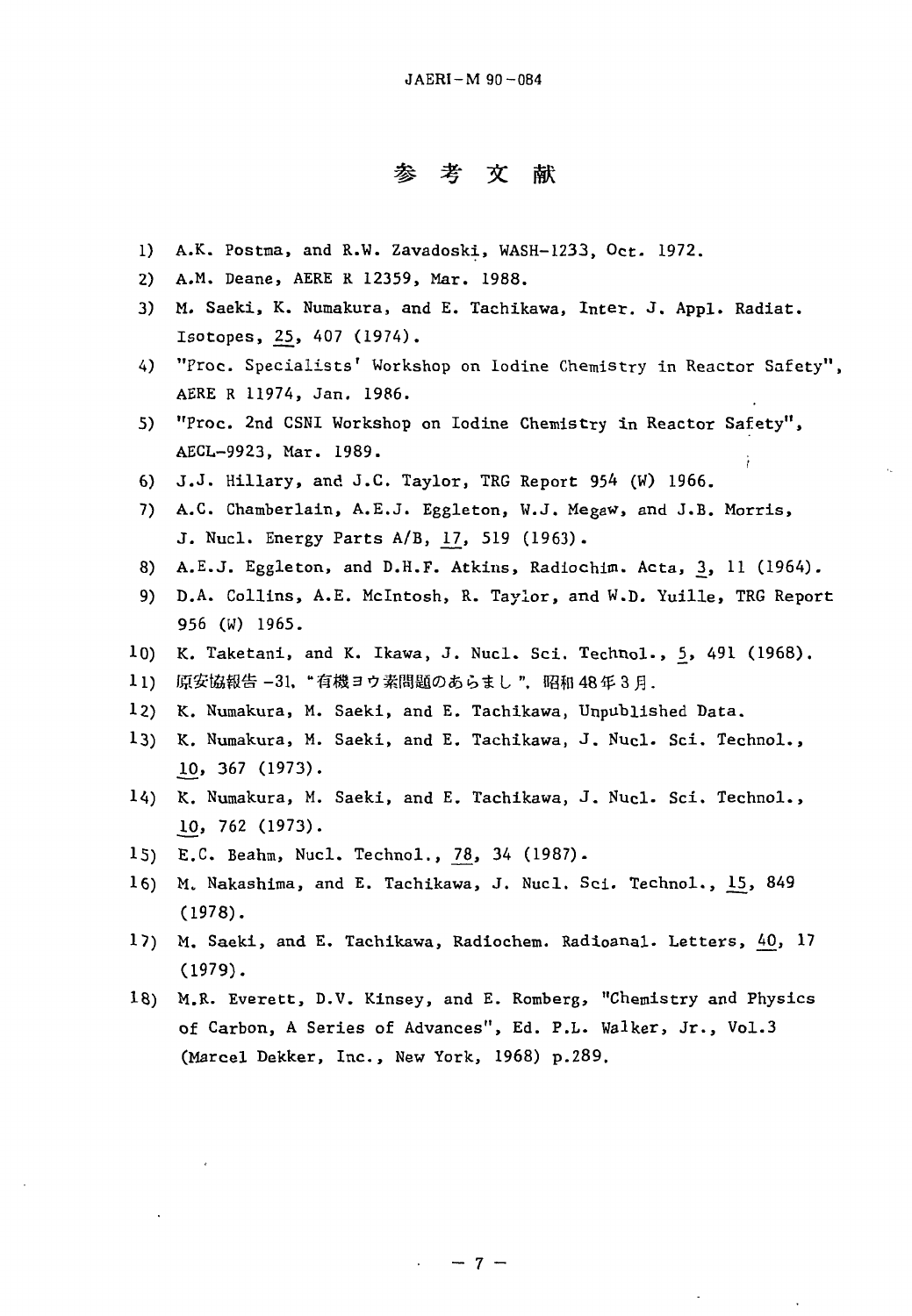## JAERI-M 90-084

| Source                    | Chemical form                                                                               | Producer                          |
|---------------------------|---------------------------------------------------------------------------------------------|-----------------------------------|
| Solution                  | $125$ I Standard   N a I (Na2SO3, 0.02mg/g, LiOH,<br>$0.02mg/g$ , Nal, $0.05mg/g$ in water) | Japan Radioisotope<br>Association |
| Solution                  | <sup>125</sup> I Standard   N a I (Nal, $0.05mg/g$ , $Na2S2O3$ ,<br>$0.05mg/g$ in water)    | Bureau National de<br>Métrologie  |
| Irradiated<br>$X e + I_2$ | $\overline{1}$ 2                                                                            | by ourself<br>$(1rrd. by JRR-4)$  |

|  |  |  |  |  |  |  |  | Table 1 Sources of Radioiodine used in Present Experiments |
|--|--|--|--|--|--|--|--|------------------------------------------------------------|
|--|--|--|--|--|--|--|--|------------------------------------------------------------|

## Table 2 Effect of Preheating Time on Interchange Rate of Inorganic Iodide with Organic Iodide

| Brand        | Notreat-<br>$m$ ent | 1000°C<br>3 <sub>h</sub> | 1000°C<br>6h    | $1000^{\circ}C$<br>26h |
|--------------|---------------------|--------------------------|-----------------|------------------------|
| $IG-11$      | $16.9 \pm 1.2$ %    | $10.8 + 1.9%$            | $7.4 \pm 1.3$ % | $2.3 \pm 1.2$ %        |
| $IG - 110$   | $5.7 + 3.02$        |                          | $6.0 \pm 1.4$ % | $2.4 + 0.2%$           |
| $P G X - 40$ | $3.7 + 0.4%$        |                          | $0.13 + 0.02%$  |                        |

Table 3 Effect of H<sub>2</sub>O Vapour on Interchange Rate of Inorganic Iodide with Organic Iodide

| Pressure of $H_2O$ | Normalized Rate |  |  |
|--------------------|-----------------|--|--|
| 0 kPa              | 1.00            |  |  |
| $136$ $kPa$        | $0.83 \pm 0.20$ |  |  |
| $204$ kPa          | $0.49 \pm 0.06$ |  |  |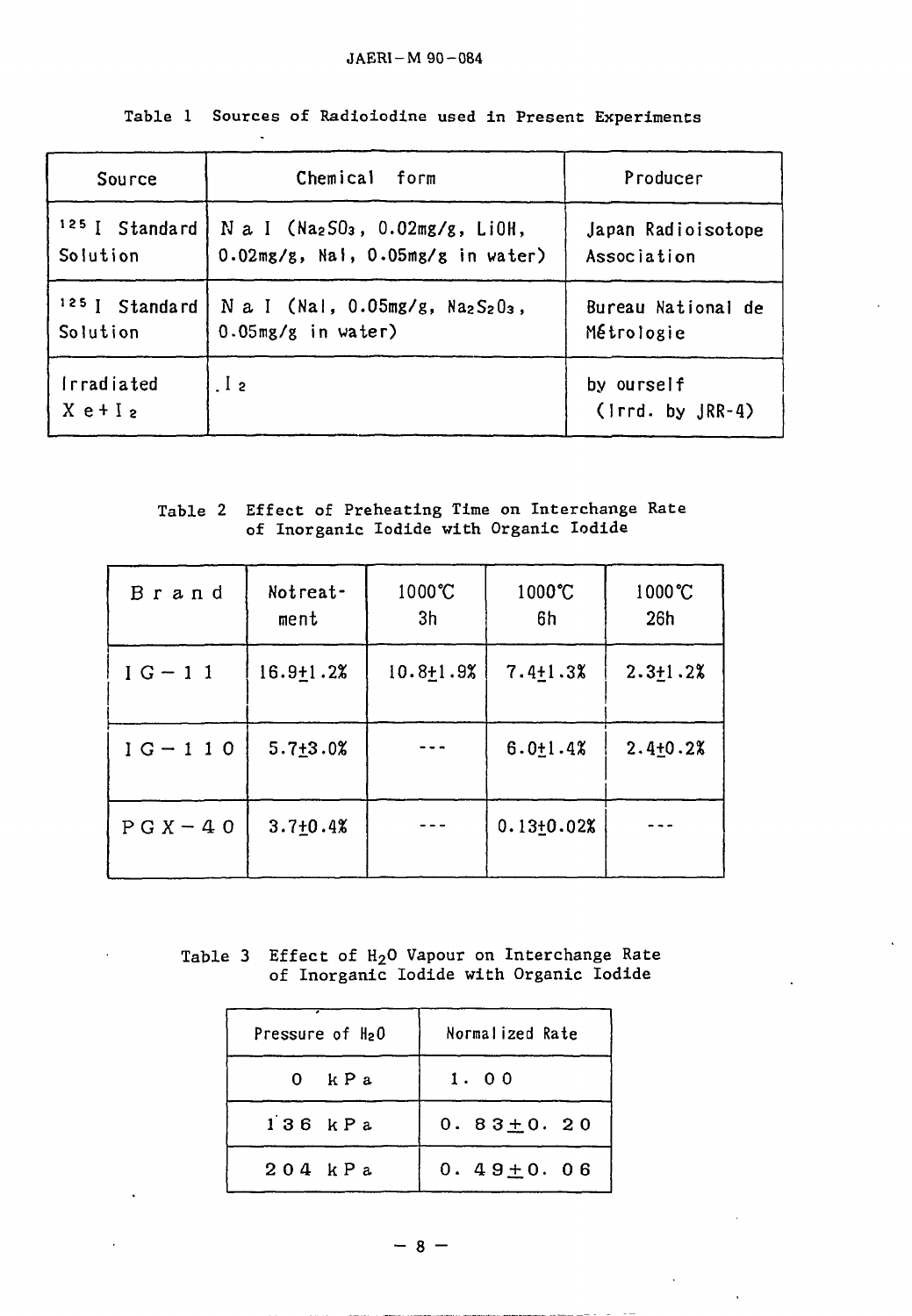





Fig. 2 Experimental Setup for Recycling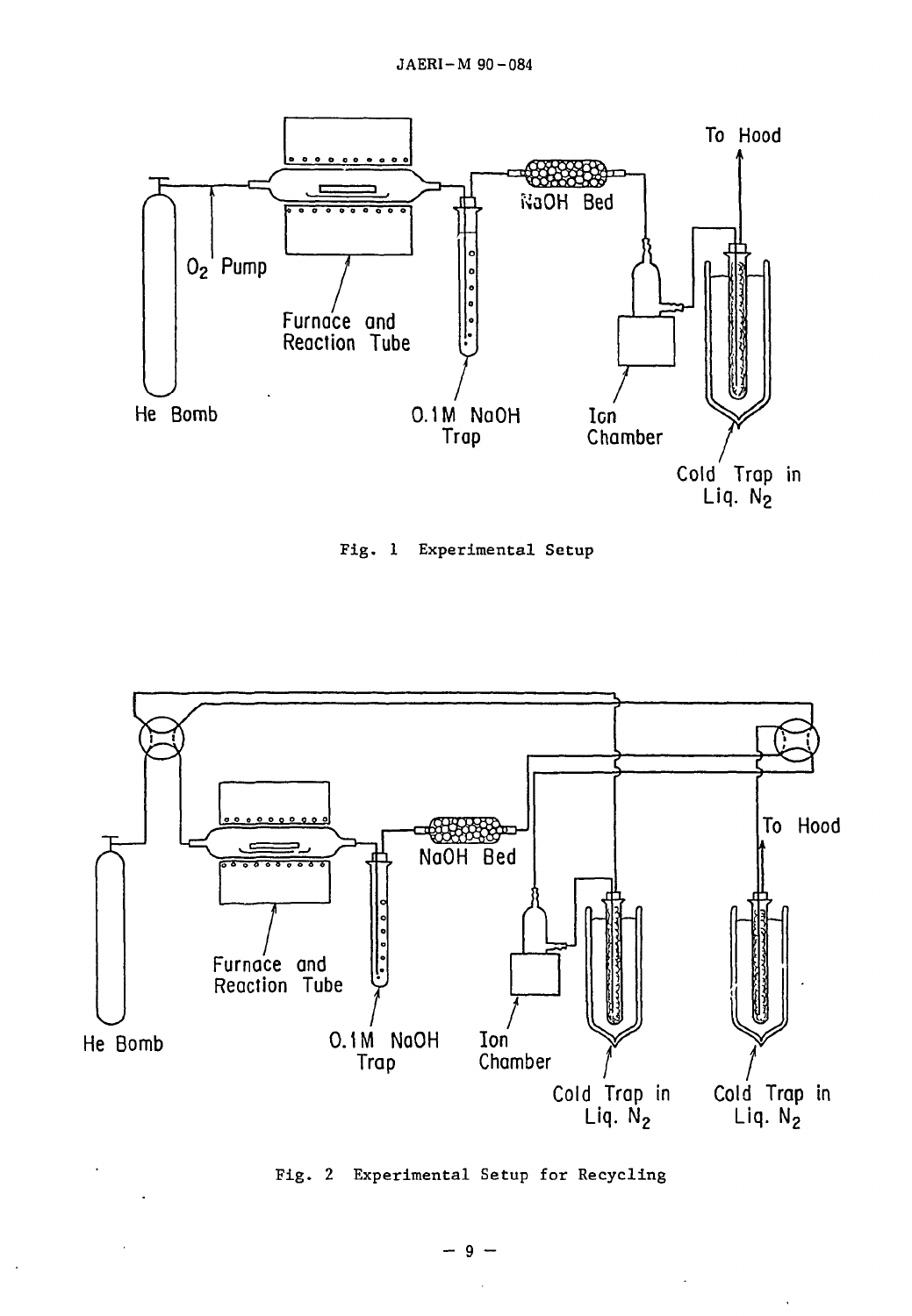

Fig. 3 Experimental Setup for Thermal Decomposition Test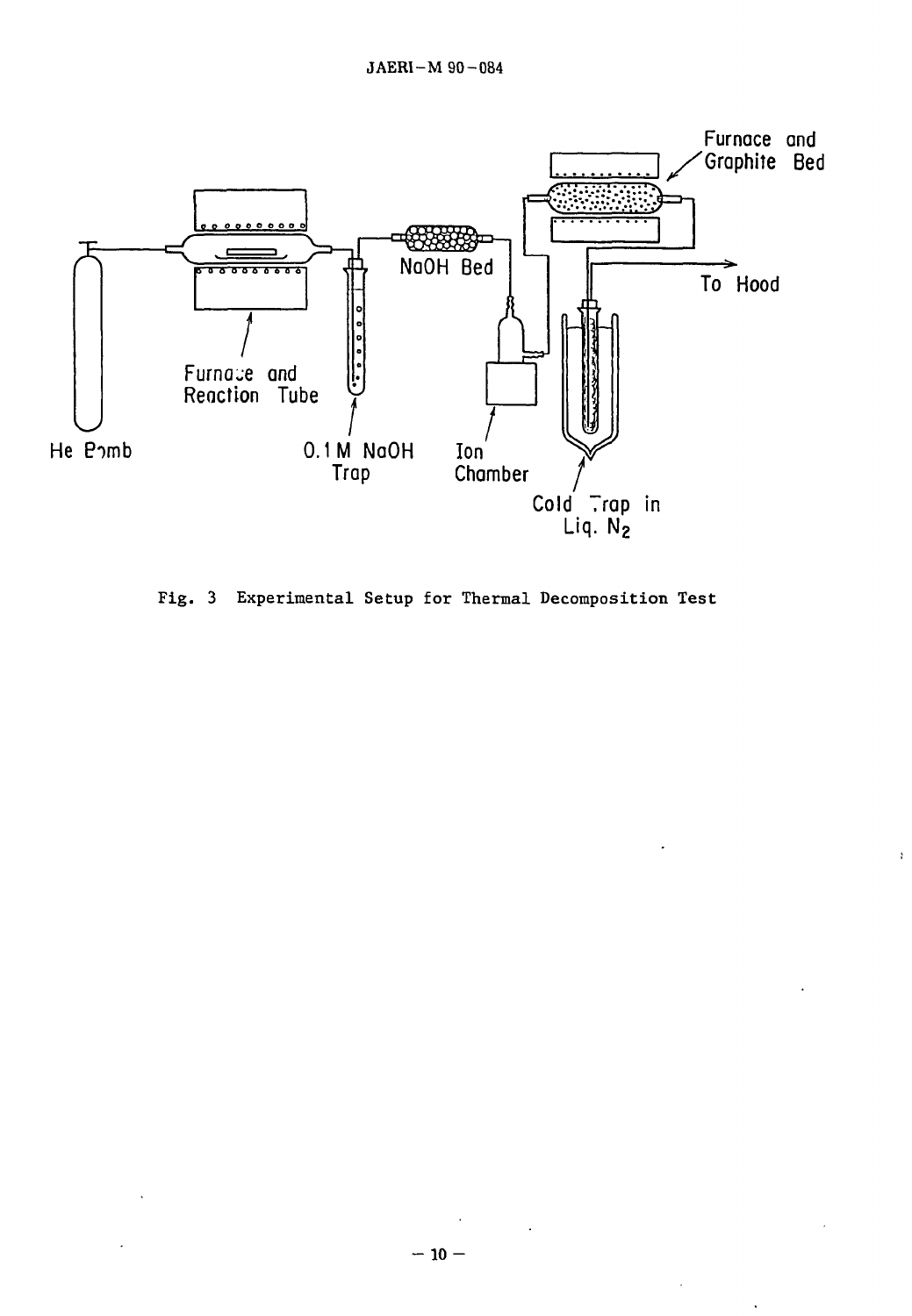

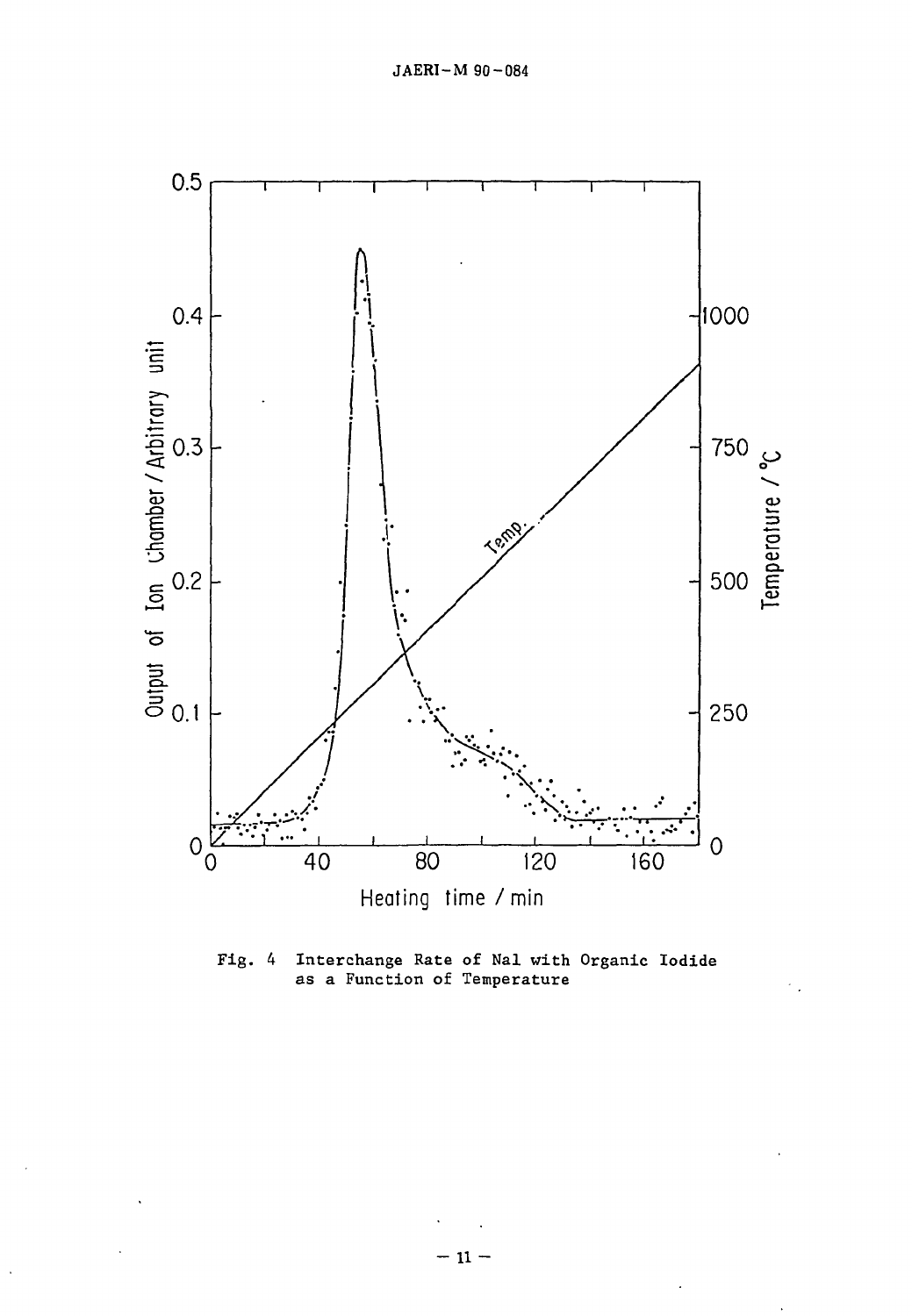

Fig. 5 Correlation of Decomposition Rate of Organic Iodide vs. Temperature



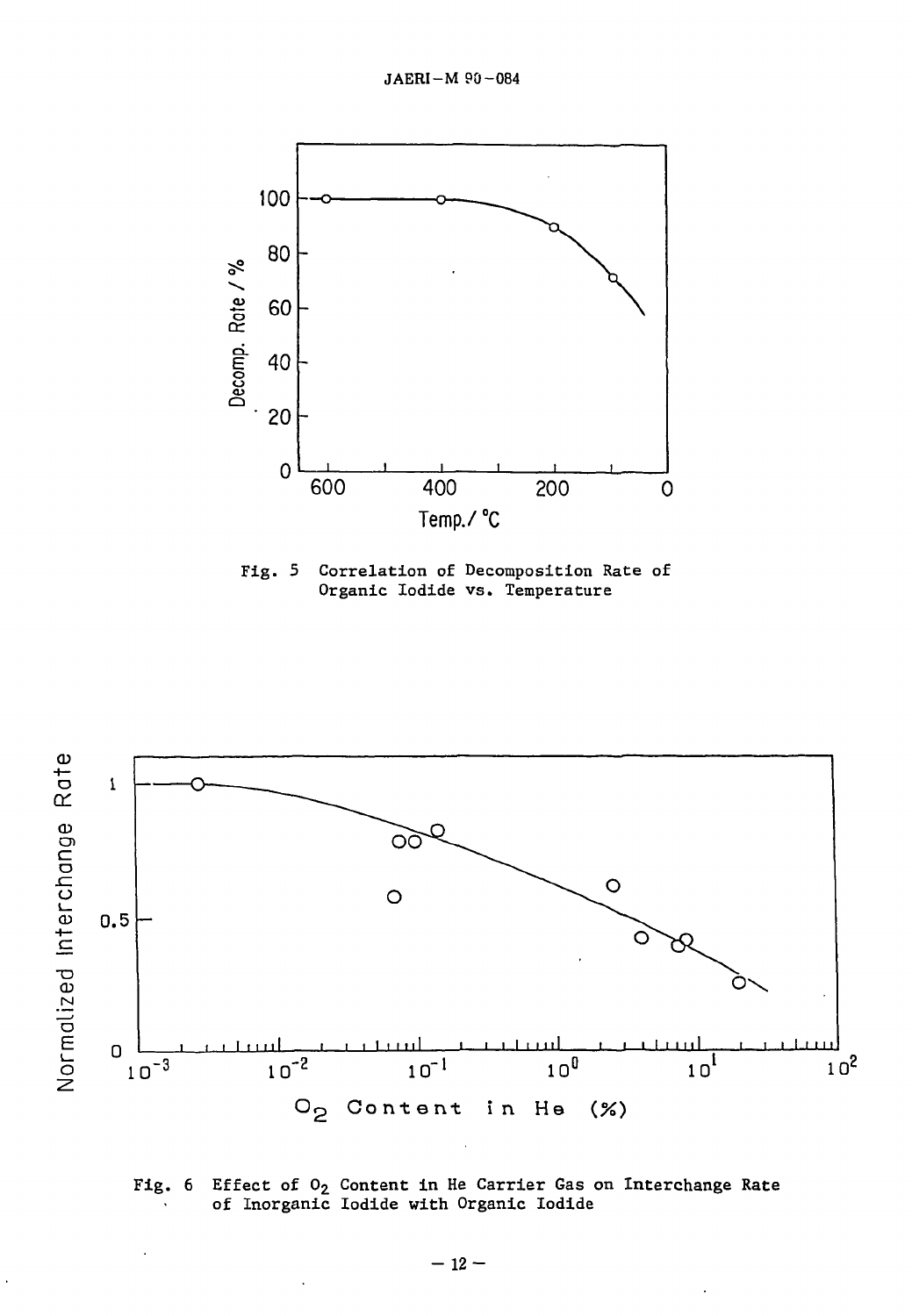

Fig. 7 Interchange Rate of Iodine (I<sub>2</sub>) with Organic Iodide as a Function of Iodine Amount



Fig. 8 Correlation of Amount of Iodine Converted to Organic Iodide vs. Amount of Iodine used for Experiments